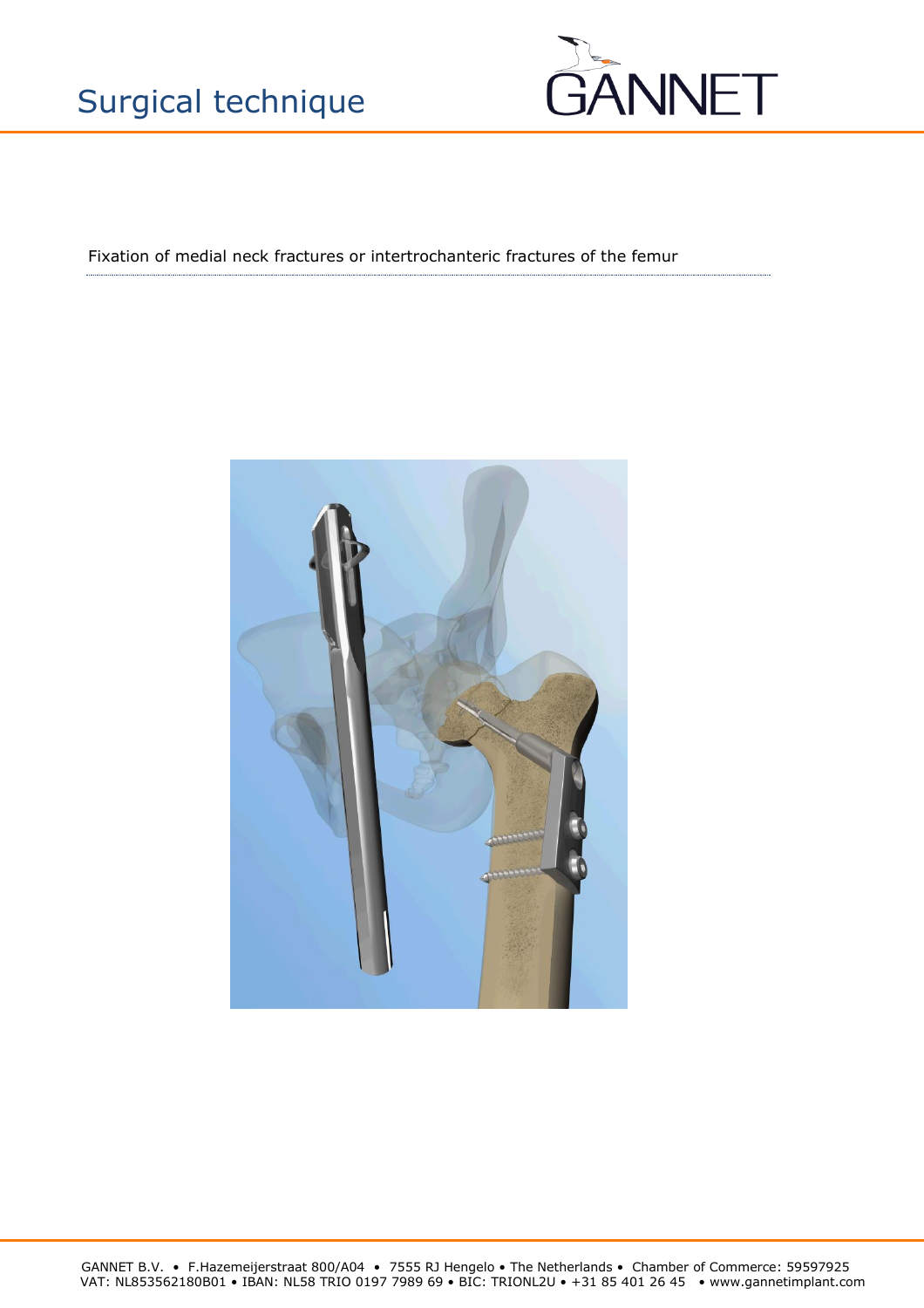

## **Manufacturer:**





**BAAT MEDICAL PRODUCTS** Hazemeijer Hengelo F. Hazemeijerstraat 800/A04 7555 RJ Hengelo The Netherlands Phone: +31 88 5656600 [info@baatmedical.com](mailto:info@baatmedical.com) www.baatmedical.com

**Distributor:**



**GANNET IMPLANT** Hazemeijer Hengelo F.Hazemeijerstraat 800/A04 7555 RJ Hengelo The Netherlands Phone: +31 85 401 26 45 [info@gannetimplant.com](mailto:info@gannetimplant.com) www.gannetimplant.com

The information presented in this brochure is intended to demonstrate GANNET product. Always refer to the package insert, product label and/or user instructions before using any GANNET product. Surgeons must always rely on their own clinical judgment when deciding which products and techniques to use with their patients. Products may not be available in all markets. Product availability is subject to the regulatory or medical practices that govern individual markets. Please contact your Gannet Implant representative if you have questions about the availability of GANNET products in your area.

02019BR081128\_GANNET\_Surgical\_Technique\_EN\_rev18 (28 February 2020) 02019BR081128\_GANNET\_Surgical\_Technique\_EN\_rev18 (28 February 2020)<br>Copyright© 2008-2020 BAAT Medical Products BV

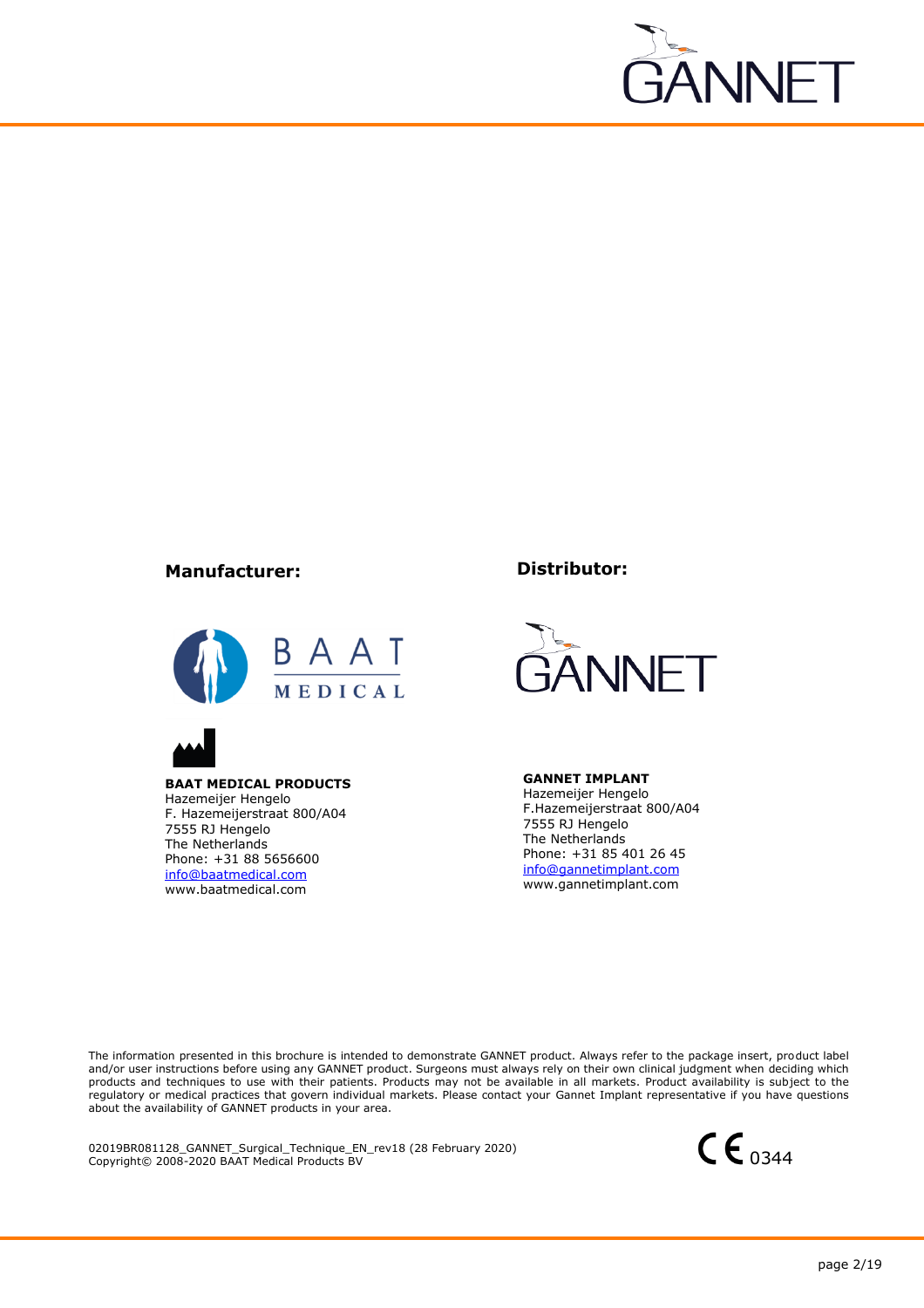

## **Table of contents**

| 1.  |  |
|-----|--|
| 2.  |  |
| 3.  |  |
| 4.  |  |
| 5.  |  |
| 6.  |  |
| 7.  |  |
| 8.  |  |
| 9.  |  |
| 10. |  |
| 11. |  |
| 12. |  |
| 13. |  |
|     |  |
|     |  |
| 1.  |  |
| 2.  |  |
| 3.  |  |
| 4.  |  |
| 5.  |  |
|     |  |
|     |  |
|     |  |
|     |  |
|     |  |
|     |  |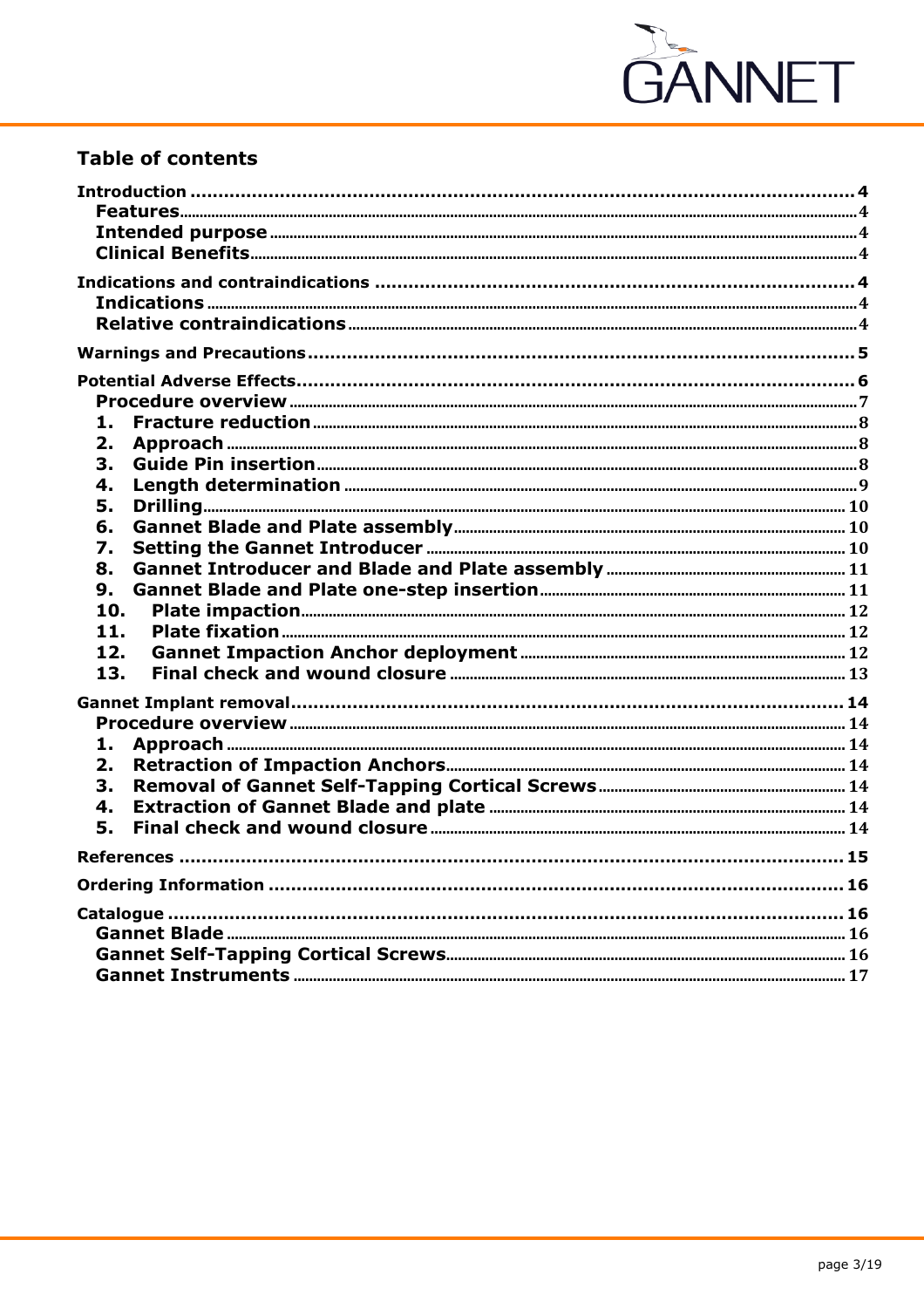

## <span id="page-3-0"></span>**Introduction**

## <span id="page-3-1"></span>**Features**

The Gannet implant is a surgical device specially designed for the stable fixation of neck fractures and stable intertrochanteric fractures of the femur. The Gannet implant is a dynamic, low volume device providing rotational and angular stability of the femoral head. Two side wings provide superior rotational stability while the device is locked in the femoral head by deployment of two impaction anchors. The Gannet implant is minimal invasive to the femoral head, because of the low implant volume. Due to its design the Gannet implant preserves the remaining vascularisation of the femoral head, and provides the stability necessary for the revascularisation and primary bone healing of the femoral neck fracture. The Gannet implant offers surgeons a straightforward and very familiar technique, and quality instrumentation to perform successful femoral neck and stable intertrochanteric fracture procedures, whilst minimizing complications.

## <span id="page-3-2"></span>**Intended purpose**

Treat stable extracapsular intertrochanteric (pertrochanteric) femur fractures and intracapsular femoral neck fractures by trained surgeons in a hospital environment.

## <span id="page-3-3"></span>**Clinical Benefits**

Surgical treatment of hip fractures compared to conservative management:

- In general, 30-day and 1-year mortalities are higher in conservatively treated patients compared to surgical treatment (van de Ree et al., 2017)
- SHS compared to other surgical treatments lowers the amount of blood loss during surgery, has a shorter operating time and a low infection rate (Liang, Yang, Lin, & Fan, 2015)
- The Gannet provides the stability necessary for the revascularisation and union of the femoral neck fracture.

## <span id="page-3-4"></span>**Indications and contraindications**

## <span id="page-3-5"></span>**Indications**

- Stable adult intertrochanteric (pertrochanteric) femur fractures; classified as 31-A1 by the AO/OTA system.
- Displaced and non-displaced adult femoral neck fractures.

## <span id="page-3-6"></span>**Relative contraindications**

- Local infection or inflammation
- Compromised bone stock
- Unstable intertrochanteric (pertrochanteric) femur fractures and/or fractures with multiple fragments, that cannot be classified as stable adult two (2) part intertrochanteric (pertrochanteric) femur fractures
- Material sensitivity
- Morbid obesity
- Inadequate local tissue coverage
- Any mental or neuromuscular disorder, which would create an unacceptable risk of fixation failure or complications in postoperative care.
- Other medical or surgical conditions, which would preclude the potential benefit of surgery.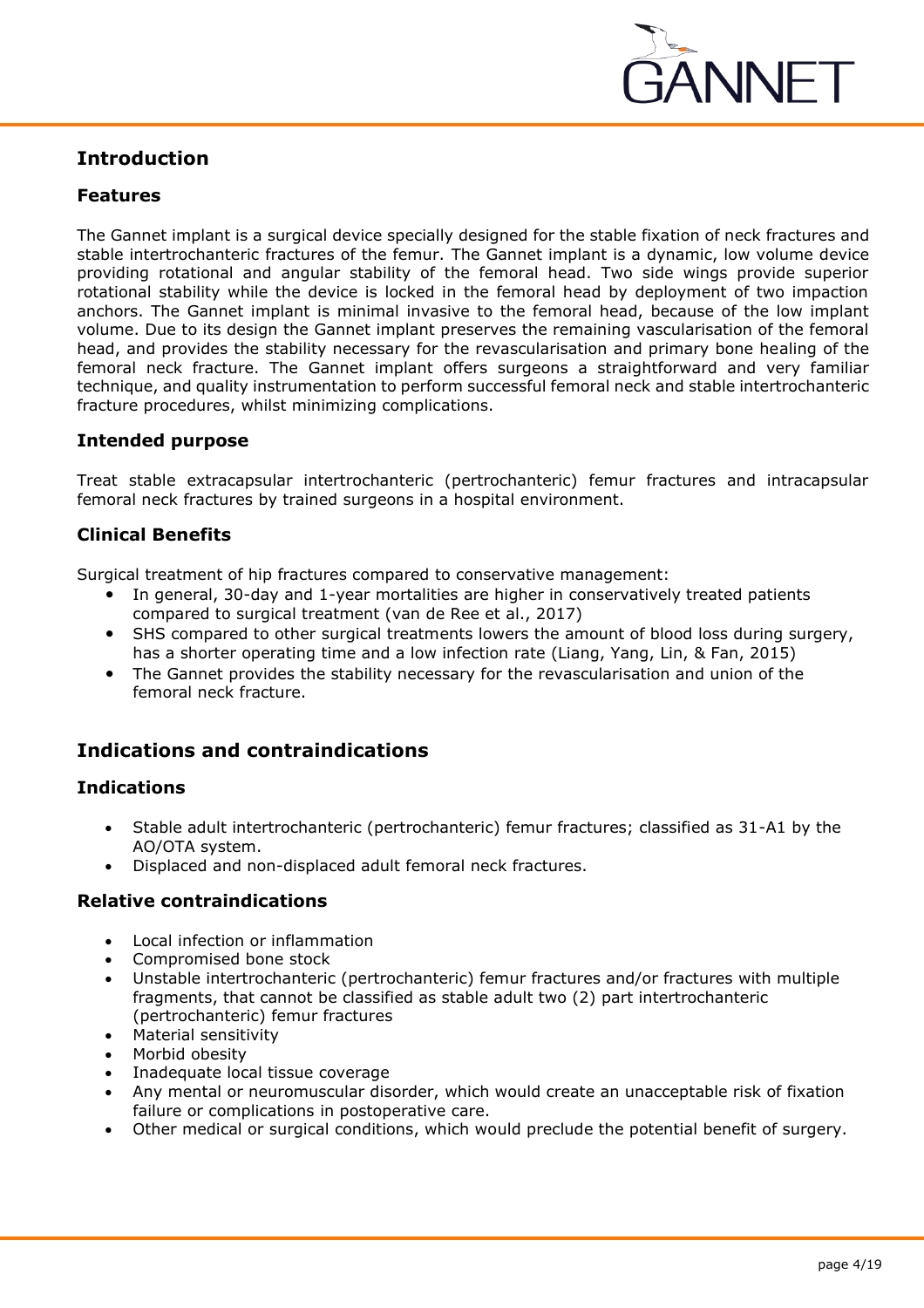

## <span id="page-4-0"></span>**Warnings and Precautions**

#### **Patient selection**

Appropriate patient selection is critical to the surgical outcome. Only patients who satisfy the indications AND who do not have any of the contraindications should be considered for trauma surgery using the Gannet implants and instruments to avoid adversely affecting device performance or surgical outcome.



Preoperative instructions to the patient are essential. The patient should be made aware of the limitations and potential adverse effects of the surgery. The patient should be instructed to limit the postoperative activity as this will reduce the risk of bent, broken and/or loose implant components. The patient must be made aware that implant components may bend, break and/or loosen, even though restrictions in activity are followed.



#### **Single activation only**

The wings of the Gannet Blade are single use and should not be activated prior to implantation.



#### **Instruments**

Only use instruments and accessories listed in the surgical technique to avoid adversely affecting device performance or surgical outcome. The surgical team must verify that the instruments are in good condition and in operating order prior to use during surgery.



#### **Use-by date and sterility**

Before using the Gannet implants check the use-by date (YYYY/MM/DD) and sterility marker on the packaging. Do not use the implant after its expiration date or if the marker does not indicate it is irradiated, this can lead to infection.



#### **Packaging integrity**

Before use of the Gannet implants and instruments check the secondary packaging, labelling and sterile primary packaging are intact. The sterile packaging should be free of cracks, holes, tears and any other damage. Use of an Implant or instrument from a damaged packaging can lead to an untraceable product or infection.



## **Fracture reduction**

Appropriate reduction is important for the fusion and vascularization of the fracture.



#### **Size selection**

The Gannet implant is available in a wide variety of sizes to ensure appropriate sizing of the implanted components. Correct size selection is critical to the surgical outcome. An under- or oversized implant can lead to premature failure of the implant.



## **Implant placement**

The Gannet implant is available in a wide variety of sizes to ensure appropriate sizing of the implanted components. Correct size selection is critical to the surgical outcome. An under- or oversized implant can lead to premature failure of the implant.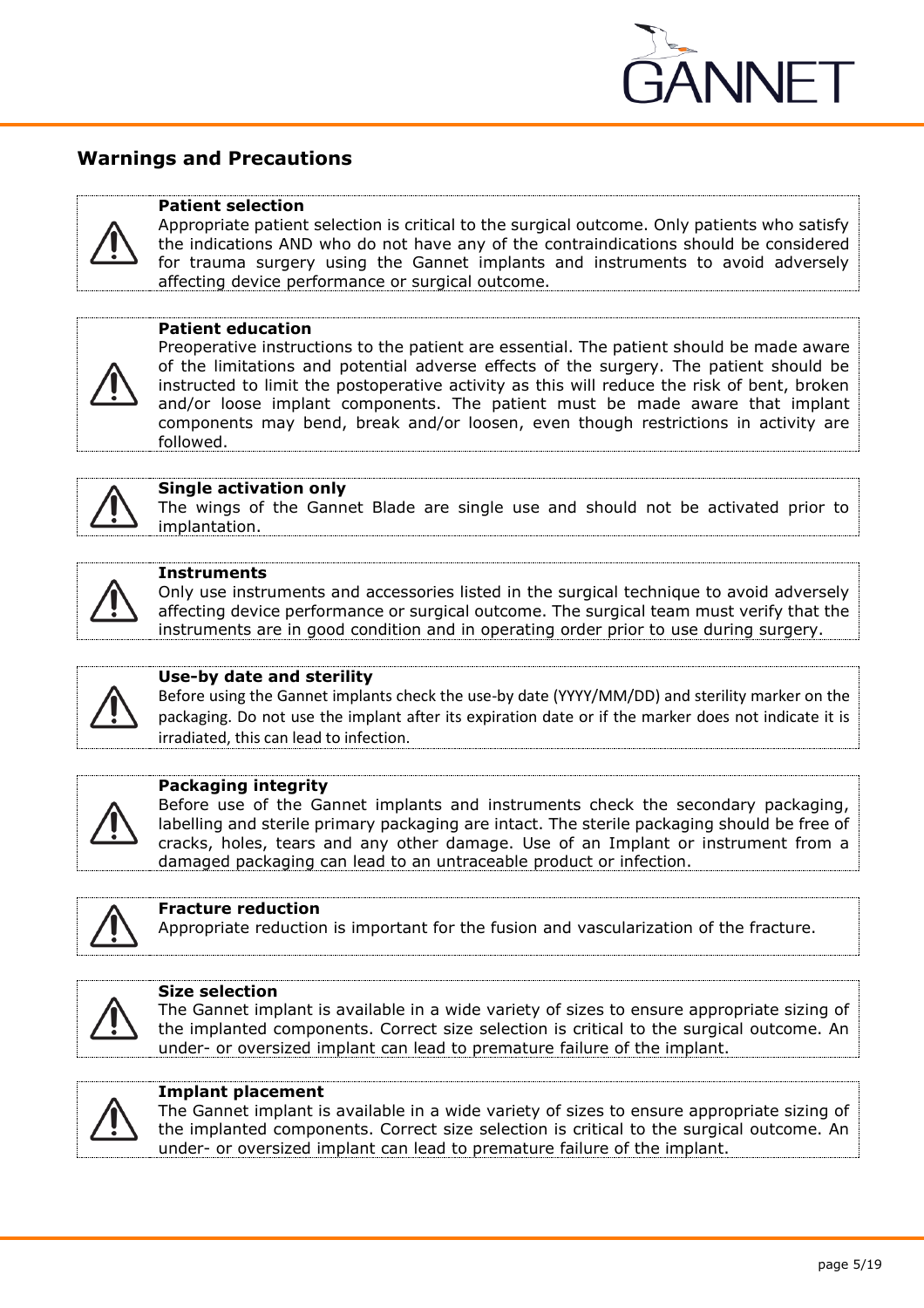

#### **Implant handling**

The Gannet implant is available in a wide variety of sizes to ensure appropriate sizing of the implanted components. Correct size selection is critical to the surgical outcome. An under- or oversized implant can lead to premature failure of the implant.



## **Imaging**

Confirm by means of the appropriate imaging technique (e.g. fluoroscopy) the correct position and/or direction of the instrument or implant. This is important for correct and safe application of the instrument or implant and prevent harm to patient and/or user.



## **Powered instruments**

The use of an powered instrument for drilling or driving a bone screw in position can damage the anatomical structures or damage the implant or instruments.



#### **Single use only**

The Gannet implants are provided as single use implants only, and are not to be reused, resterilized or reimplanted in any situation as this might adversely affect device performance and/or increase risk of infection.



#### **MR safety**

The effects of MR on Gannet implant have not been tested. Based upon study of scientific literature it can be concluded that a majority of patients with orthopedic implants have been imaged with MR without incident with respect to implant displacement and heating. The Gannet implant will distort (imaging artifacts) the image in vicinity of the implant.

## <span id="page-5-0"></span>**Potential Adverse Effects**

As with any major surgical procedure, there are risks involved in orthopedic surgery. Potential risks identified with the use of this system include, but are not limited to:

- Loosening, breakage, bending or cracking of the device
- Loss of fracture fixation
- Implant migration or cut-out
- Varus collapse
- Loss of reduction
- Non-union or delayed union
- Femoral head necrosis (avascular necrosis)
- Shortening of the effected bone/fracture site
- Early or late, superficial or deep infections
- Inflammatory reactions
- Intra-operative or periprosthetic femur fractures
- Metal sensitivity or allergic reactions to foreign body
- Neurological problems as a result of surgical trauma
- Vascular problems as a result of surgery (including hemorrhage, hematoma, thrombosis, pulmonary embolism)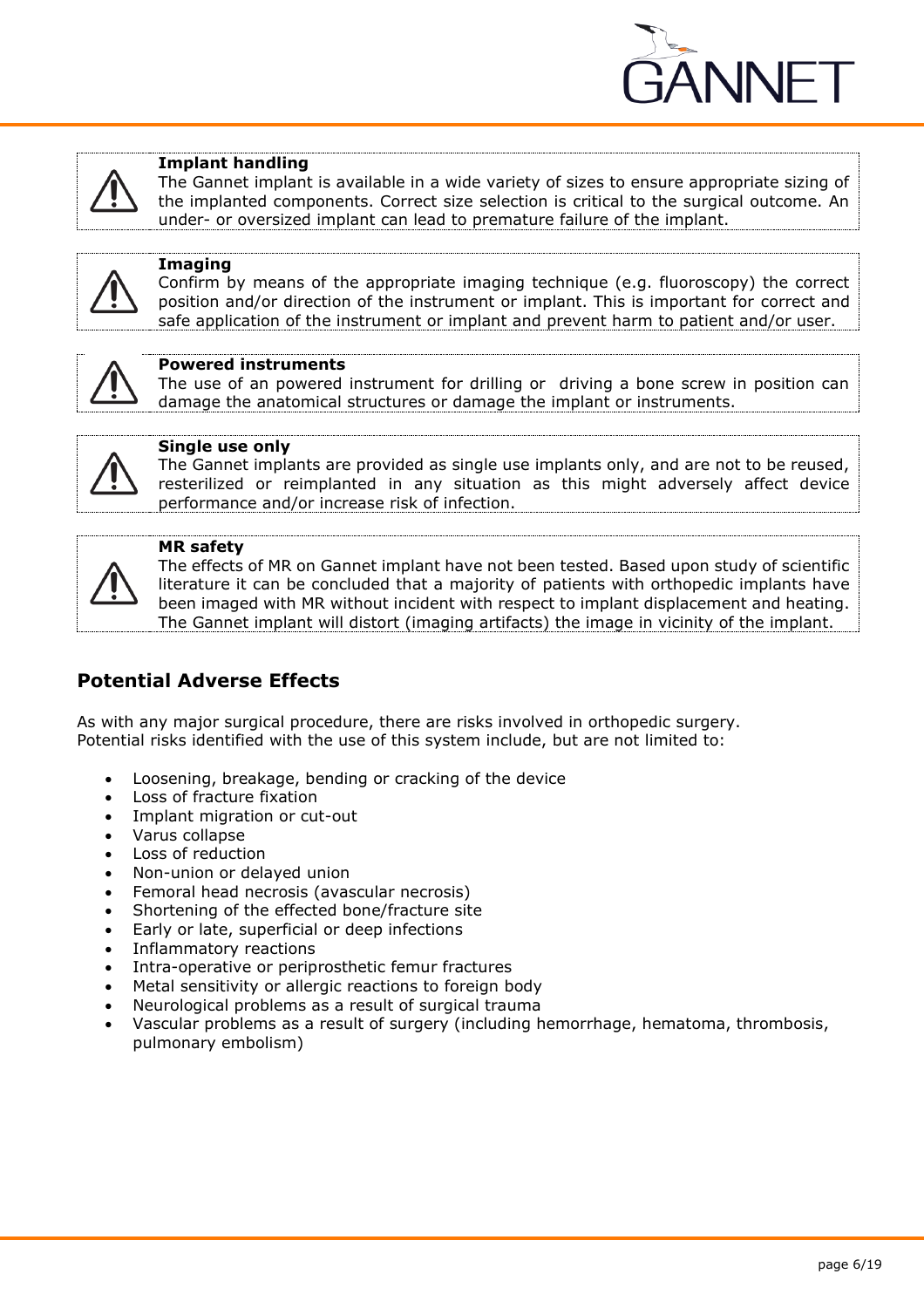

## <span id="page-6-0"></span>**Procedure overview**

- 1. The patient is positioned on the fracture table.
- 2. Gentle anatomical reduction of the fracture.
- 3. Make a  $\pm 8$  cm lateral skin incision.
- 4. Insert the Guide Pin in the centre/centre position of the femoral head to a depth of 5 mm subchondrally, using the Gannet Aiming Device and the image intensifier.
- 5. Next, determine the length of the Gannet Blade by using the Gannet Measuring Gauge.
- 6. After measuring it is advised to advance the guide pin in the first cortex of the acetabulum to stabilize de femoral head during insertion and also to prevent pulling out the guide pin on removal of the drill.
- 7. Insert the Gannet Stepped Drill over the Guide Pin and drill to a depth of 5 mm subchondrally using the image intensifier.
- 8. Assemble the Gannet Blade and Plate using the support located in the Gannet Tray. The wings of the Gannet Blade are single use. Do not activate using the Screw and Anchor Driver prior to implanation.
- 9. Set the Gannet Introducer to the desired length.
- 10. Lock the Gannet Introducer onto the assembled Gannet Blade and Plate.
- 11. Place the mounted Gannet Blade and Plate over the Guide Pin and insert in the pre-drilled lateral cortex by gently tapping with a hammer. After the side plate is seated along the lateral cortex, the introducer is released and the locking blade further tapped in the femoral head up to 5 mm subchrondrally using the image intensifier. Remove the Guide Pin.
- 12. The plate can be fully seated by using the Impactor placed in the most proximal cortical screw hole.
- 13. The side plate is fixed to the proximal femur with two selftapping cortical screws.
- 14.By turning the setscrew in the shaft of the locking blade in clockwise direction, the impaction anchors are expanded by which the blade is locked within the femoral head.
- 15. Ensure the central positioning of the Gannet blade by antero-posterior and axial views. Close the wound.

See the description of each individual step for more information.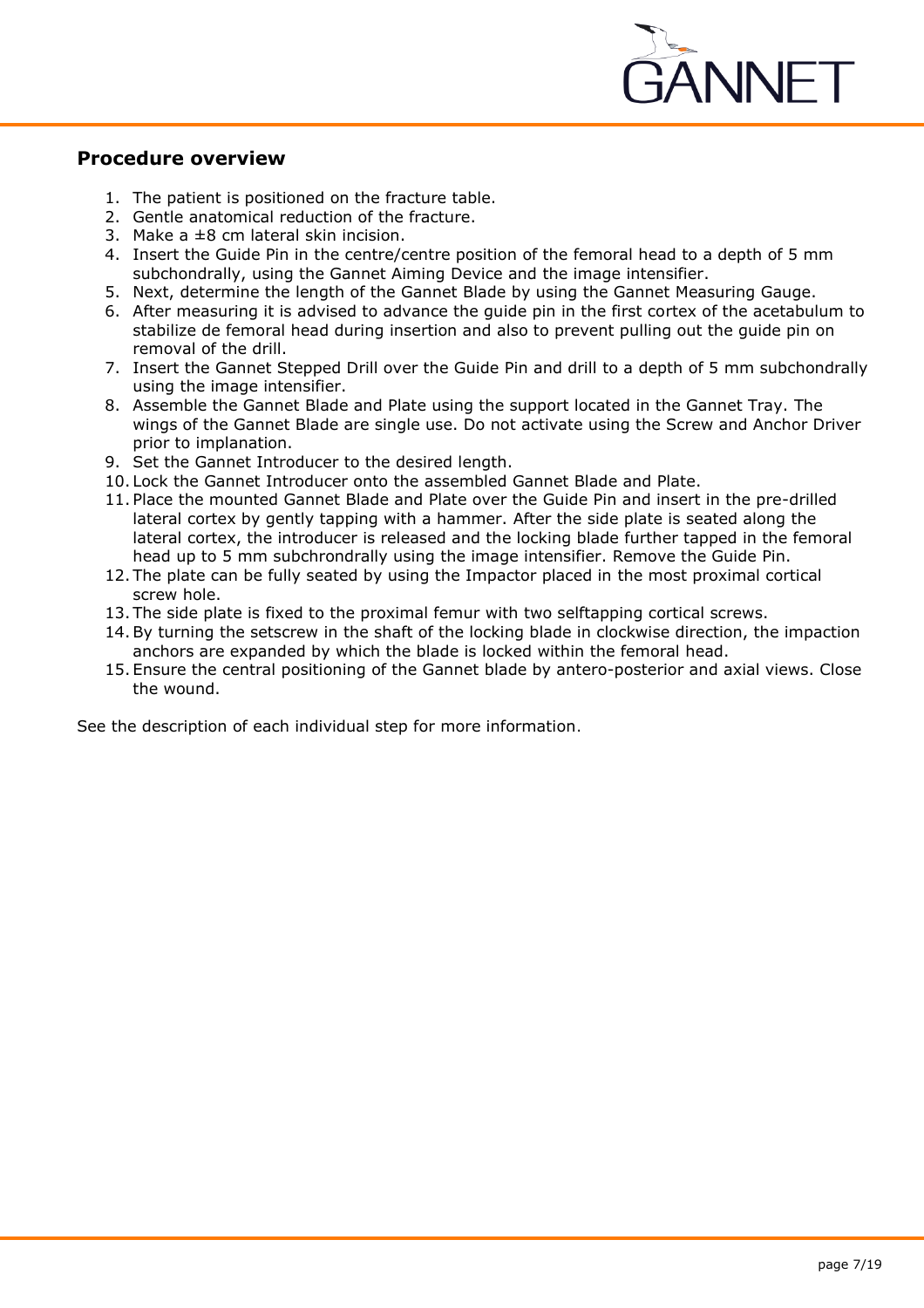

Abduction

Endo-

rotation

Traction

## **1. Fracture reduction**

<span id="page-7-0"></span>Anatomical reduction is the single most important step in this surgical procedure. No osteosynthesis will overcome any inadequate fracture reduction.

The patient is positioned supine on the fracture table with the fractured hip extended, adducted and slightly endorotated until the patella is in a position parallel to the floor.

The contralateral leg is abducted. The fracture is then carefully reduced by gentle longitudinal traction using an image intensifier in the antero-posterior and axial planes.

An anatomical fracture is strived for. Distraction of the fracture by undue traction should be prevented at all costs.

After the fracture reduction, the anteversion angle of the femoral neck is assessed by axial imaging.



#### **Fracture Reduction**

Appropriate reduction is important for the fusion and vascularization of the fracture.

## <span id="page-7-1"></span>**2. Approach**

A lateral skin incision of  $\pm 8$  cm is made downwards from the lower end of the greater trochanter. The subcutis and the fascia lata are split in line with the skin incision. The vastus lateralis muscle is split longitudinally at its posterior border, and reflected upwards.



## <span id="page-7-2"></span>**3. Guide Pin insertion**

To start with the Guide Pin should be pre-checked if it is absolutely straight. This can be done by rolling it on a flat surface. Also check if the Guide Pin, including the threaded tip, slides smoothly through the cannulated Gannet Stepped Drill.

The Guide Pin should be positioned in the centre/centre position of the femoral head. The 3 mm Guide Pin is to be inserted using the Gannet Aiming Device. The tip of the lesser trochanter must be at the insertion point of the Guide Pin in the antero-posterior view.

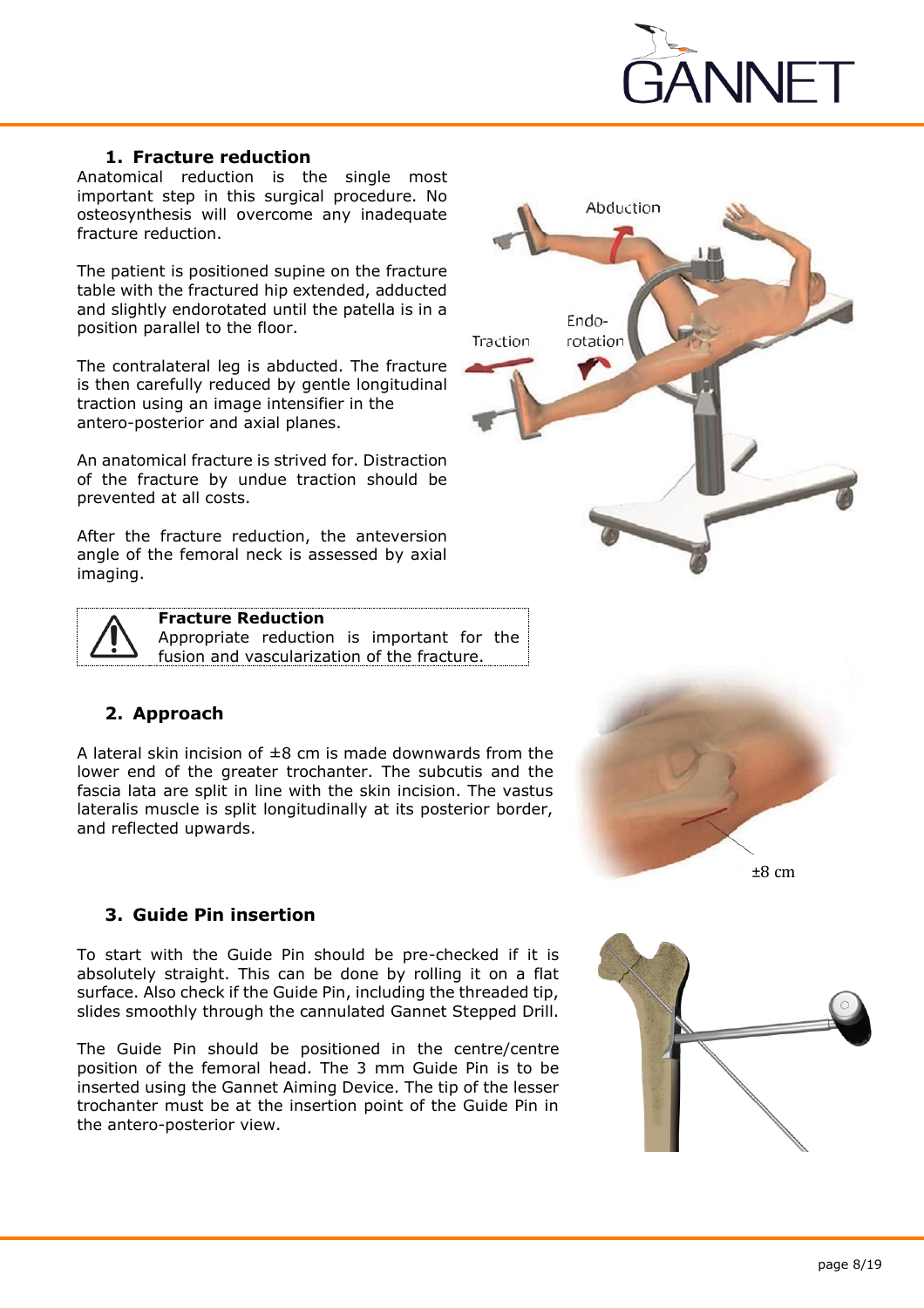



The self-centring Gannet Aiming Device is positioned firmly on the lateral cortex. The anteversion plane is chosen as assessed during the fracture reduction imaging.

The Guide Pin is inserted using an electric drill under image intensification. The Guide Pin should be positioned in the centre of the femoral head in the antero-posterior and axial view; if not, the Guide Pin must be re-inserted.

After the Guide Pin has been positioned in the centre of the femoral head, it is advanced until the tip is located at the planned depth in the femoral head: 5 mm subchondral.

NOTE: As the insertion of the Gannet Blade will not produce any rotational torque it is not necessary to introduce an extra 'anti-rotational' Guide Pin.



#### **Imaging**

Confirm by means of the appropriate imaging technique (e.g. fluoroscopy) the correct position and/or direction of the instrument or implant. This is important for correct and safe application of the instrument or implant and prevent harm to patient and/or user.

## <span id="page-8-0"></span>**4. Length determination**

The reaming depth, as well as the length of the Gannet Blade, is determined by placing the Gannet Measuring Gauge over the protruding part of the Guide Pin all the way down to the lateral cortex.

The measured size is the actual length of the Gannet Blade.

If the measured size is in between two implant sizes, always choose the longer Gannet Blade length.

After determining the implant size, it is advised to advance the Guide Pin further into the subchondral bone of the femoral head, into the first cortex of the acetabulum.

This is to prevent dislodgment of the Guide Pin during the later drilling procedure. Furthermore, this is also to prevent tilting of the femoral head during the introduction of the Gannet Blade into the femoral head.





#### **Size selection**

The Gannet is available in a wide variety of sizes to ensure appropriate sizing of the implanted components. Correct size selection is critical to the surgical outcome. An under- or oversized implant can lead to premature failure of the cage.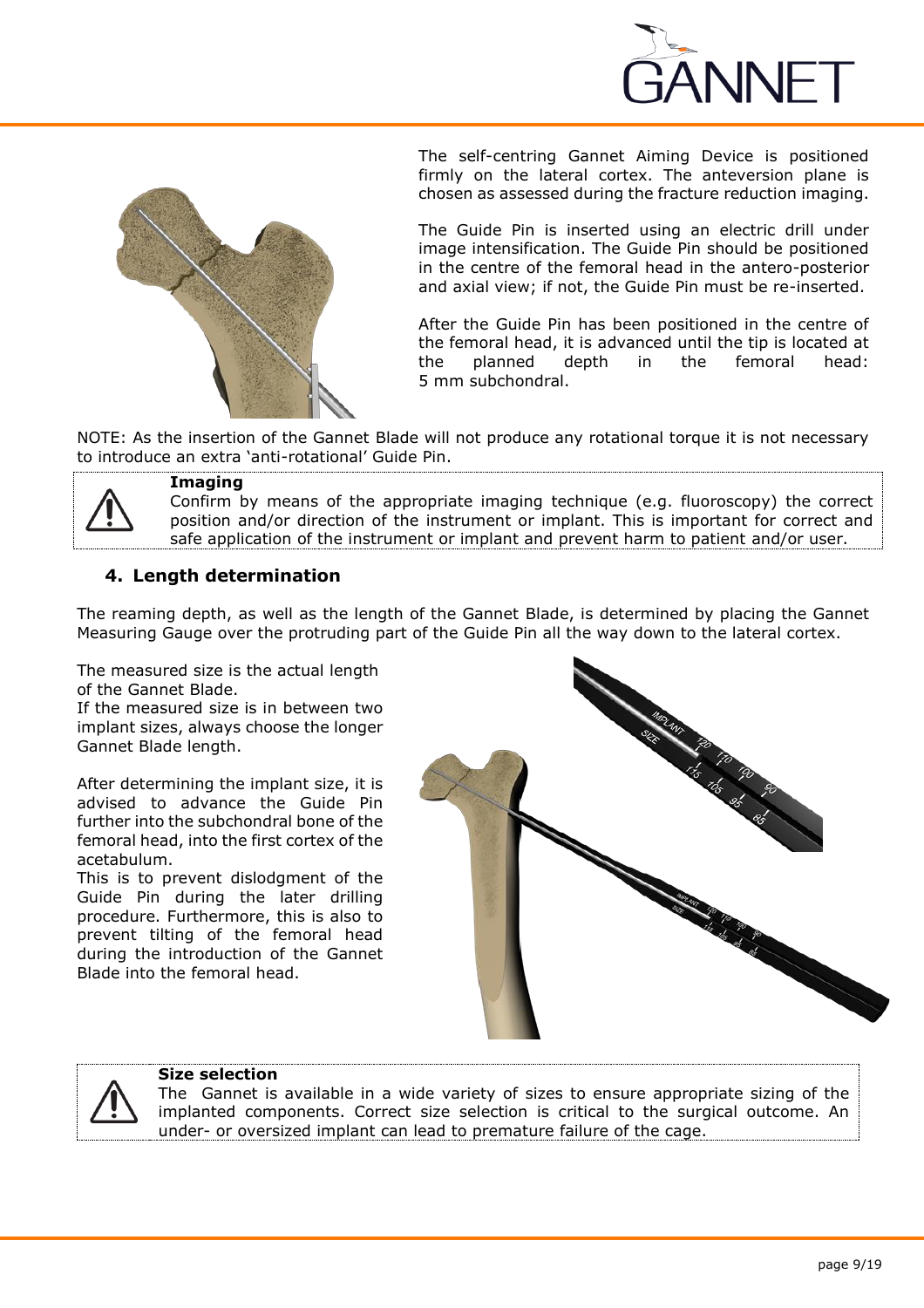

## <span id="page-9-0"></span>**5. Drilling**

The cannulated Gannet Stepped Drill is set to the measured depth. The Stepped Drill is inserted over the Guide Pin, then the femoral neck and head are pre-drilled to the desired depth until the conical end-stop just touches the lateral cortex of the femur. The conical end-stop will prevent from drilling too deep.

It is strongly advised that at least the last part of the drilling is performed under image intensification. Remove the drill. The Guide Pin is left in place in order to insert the Gannet Blade and Plate.



#### **Imaging**

Confirm by means of the appropriate imaging technique (e.g. fluoroscopy) the correct position and/or direction of the instrument or implant. This is important for correct and safe application of the instrument or implant and prevent harm to patient and/or user.



#### **Powered instruments**

The use of an powered instrument for drilling or driving a bone screw in position can damage the anatomical structures or damage the implant or instruments.



Based on the length determined the correct sized Gannet Blade is chosen. Place the selected Gannet Blade in the Support position of the Gannet Instrument Tray. Place the Plate over the shaft of the Gannet Blade.

## <span id="page-9-2"></span>**7. Setting the Gannet Introducer**

Adjust the Gannet Introducer to the selected Gannet Blade length: Rotate the Locking Ring of the Gannet Introducer and slide the shaft out to the desired length. Return the Locking Ring into its locking position.

<span id="page-9-1"></span>

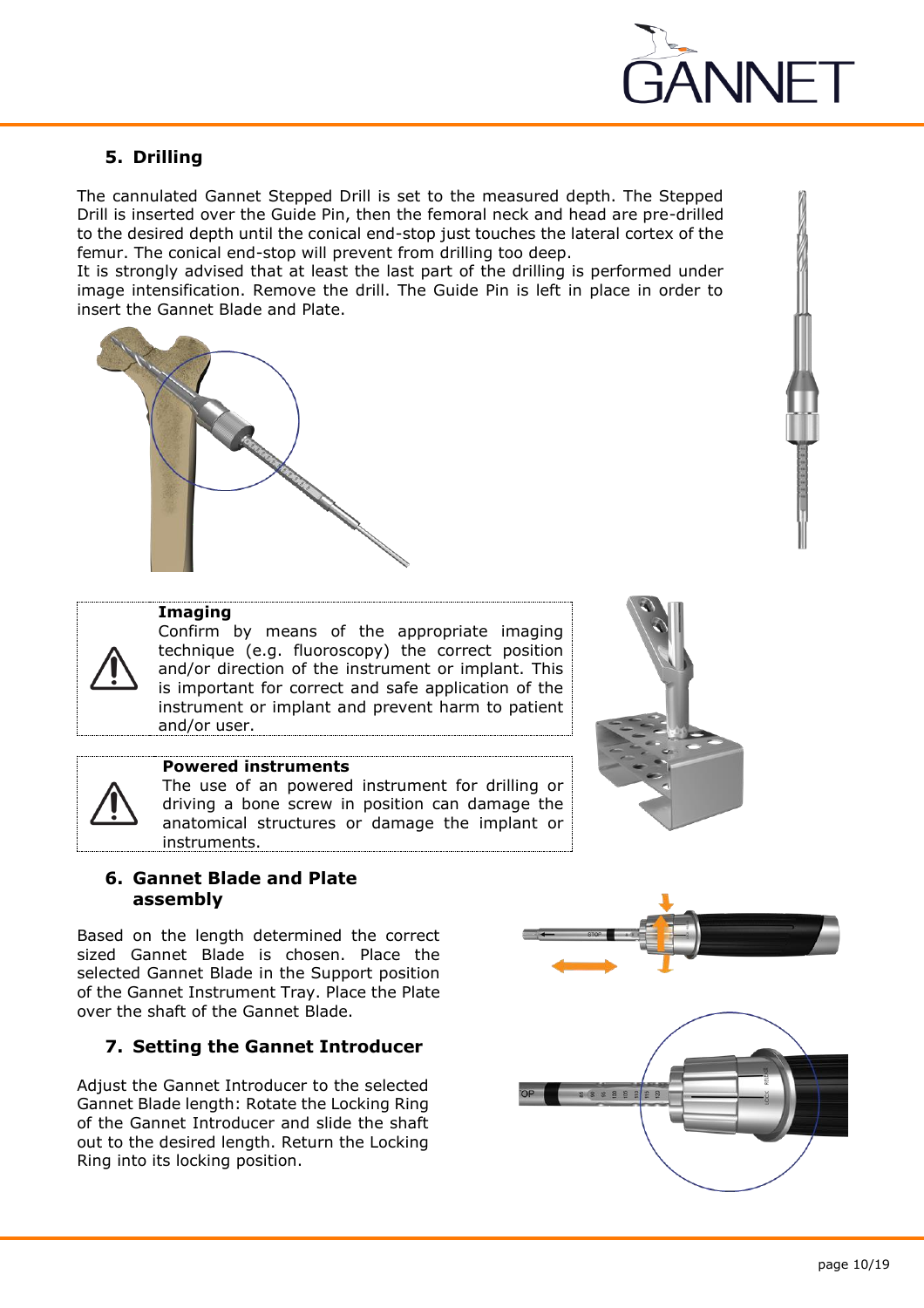

## <span id="page-10-0"></span>**8. Gannet Introducer and Blade and Plate assembly**

Position the Gannet Introducer onto the selected Gannet Blade in the Support. Align the arrow on the shaft of the Gannet Introducer with the line marking on the Gannet Blade. Place the Gannet Central Rod through the handle of the Gannet Introducer into the Gannet Implant. Screw the locking rod into the Gannet Blade by turning it clockwise.

Please, do not over tighten!

The assembled Gannet Blade and Plate should now be locked on the Gannet Introducer.



**Single activation only** The wings of the Gannet Blade are single use and should not be activated prior to implantation!

## <span id="page-10-1"></span>**9. Gannet Blade and Plate one-step insertion**

Place the Gannet Introducer and the mounted Gannet Blade and Plate over the Guide Pin. Insert the Gannet Blade and Plate in the pre-drilled lateral cortex by gently tapping with a hammer, The Plate should be positioned parallel to the axis of the femur.

Insert the Gannet Blade and Plate until the Plate is seated along the lateral cortex.





Release the handle of the Gannet Introducer and slide it fully forward. Gently tap the

Gannet Blade into position until the Gannet Introducer reaches the stop. The last part of the insertion is performed under image intensification.



Now the Gannet Blade should be inserted 5 mm subchondral. Remove the Gannet Introducer by turning the central rod counter clockwise. Remove the Guide Pin.

#### **Imaging**



Confirm by means of the appropriate imaging technique (e.g. fluoroscopy) the correct position and/or direction of the instrument or implant. This is important for correct and safe application of the instrument or implant and prevent harm to patient and/or user.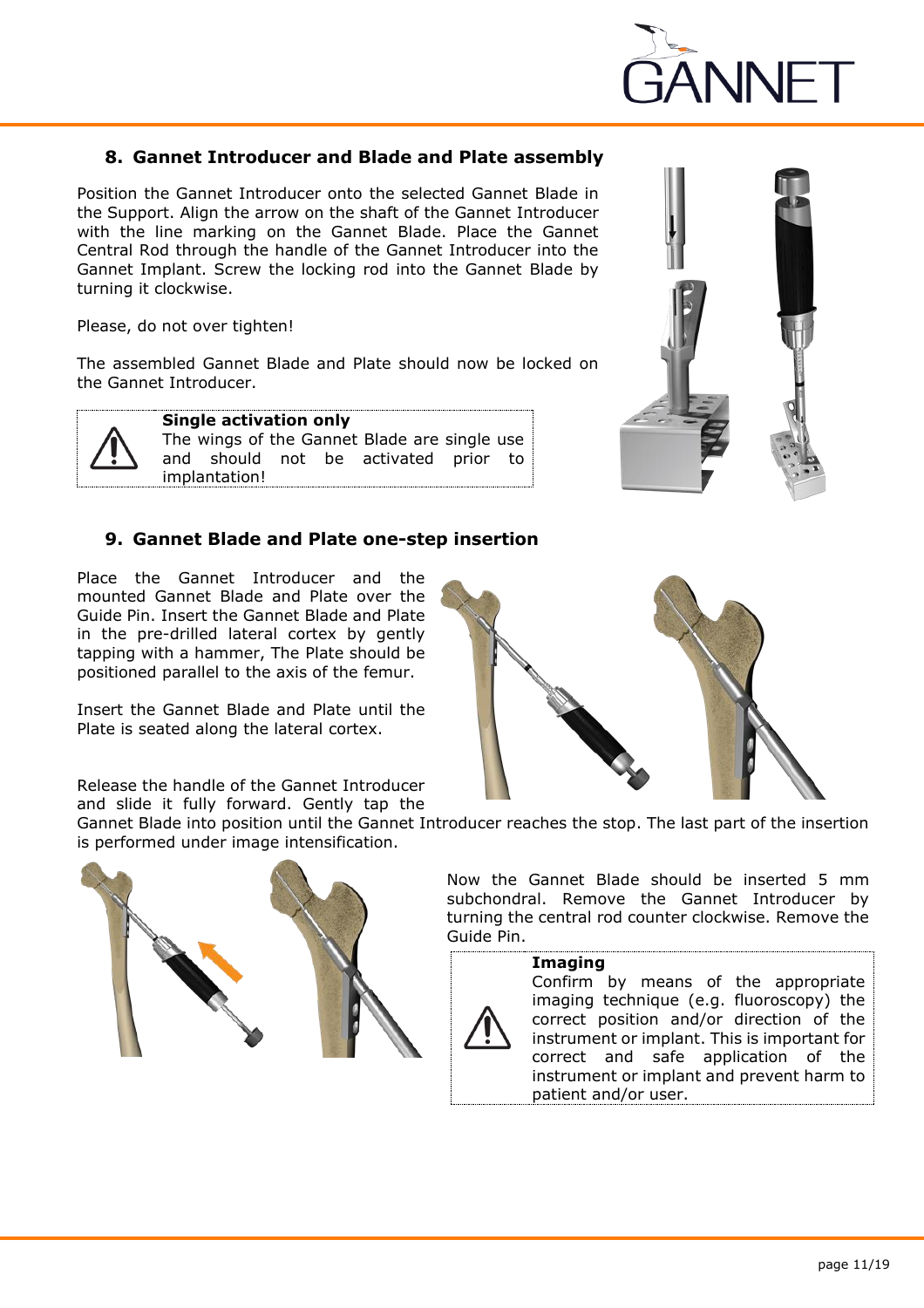

## <span id="page-11-0"></span>**10. Plate impaction**

If the Plate does not fully abuts the femur, the Gannet Impactor should be used. Place the black plastic tip of the Gannet Impactor in the upper cortical screwhole of the Plate and use a hammer to tap the Plate towards the femur.

## <span id="page-11-1"></span>**11. Plate fixation**

The Plate is fixed to the femur by using two Gannet Self-Tapping Cortical Screws.

Pre-drill bicortical by means of the 3.2 mm cortical Drill and Drill Guide.

Use the Depth Gauge to determine the correct length of the Gannet Self-Tapping Cortical Screws.



As an alternative to using the Gannet Screw and Anchor Driver, the Screw Driver Insert 3.5 mm may be used in combination with an electric drill to place the Gannet Self-Tapping Cortical Screws.

<span id="page-11-2"></span>

#### **Powered instruments**

The use of an powered instrument for drilling or driving a bone screw in position can damage the anatomical structures or damage the implant or instruments.

## **12. Gannet Impaction Anchor deployment**

Insert the Gannet Screw and Anchor Driver in the setscrew of the Gannet Implant shaft. Deploy the Impaction Anchors by turning the internal setscrew clockwise for about 7 full turns until the end stop is reached.

Make sure the Impaction Anchors are fully deployed with an antero-posterior view using image intensification.



## **Single activation only**

The wings of the Gannet Blade are single use and should not be activated prior to implantation!



## **Powered instruments**

The use of an powered instrument for drilling or driving a bone screw in position can damage the anatomical structures or damage the implant or instruments.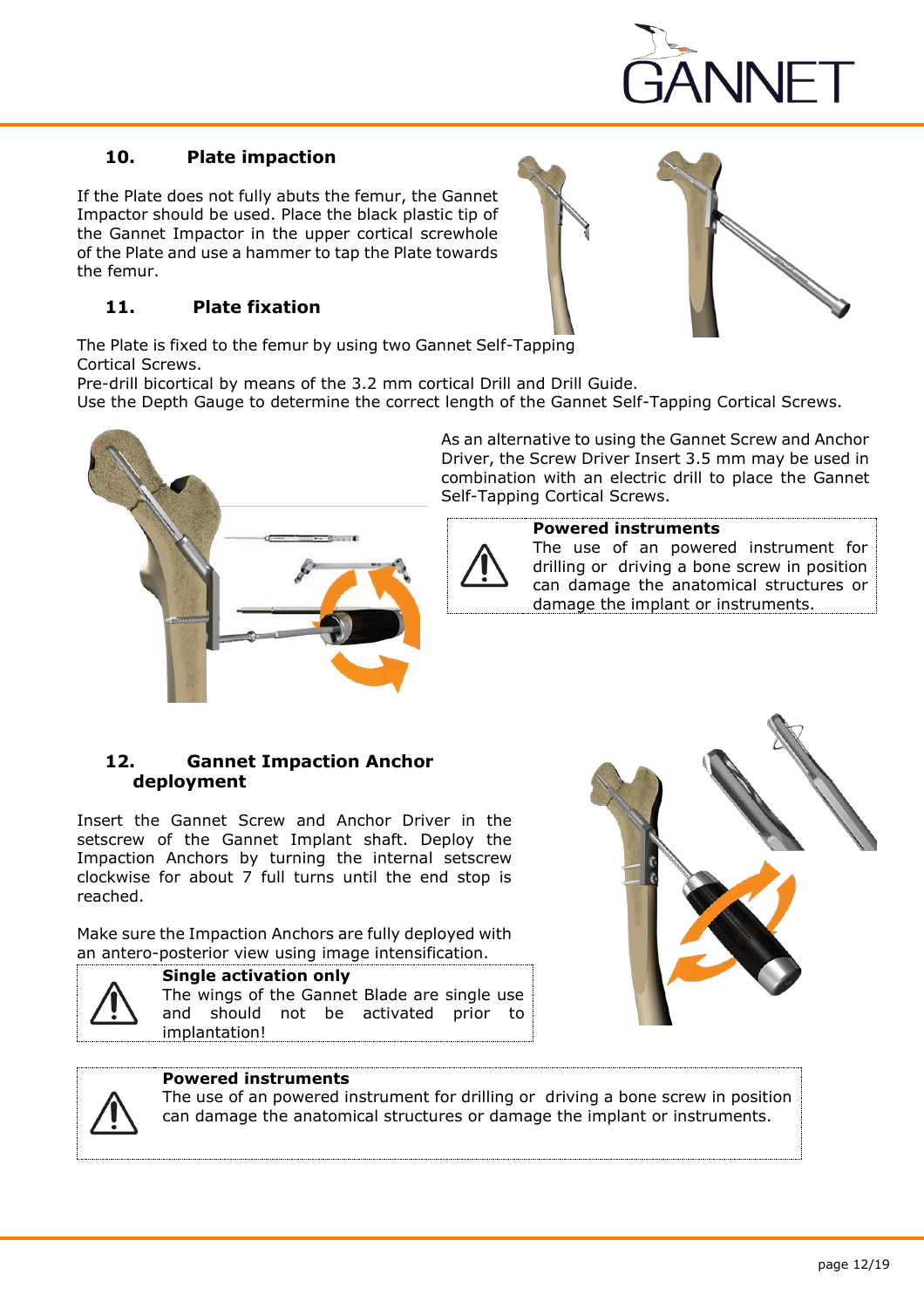

<span id="page-12-0"></span>

## **Imaging**

Confirm by means of the appropriate imaging technique (e.g. fluoroscopy) the correct position and/or direction of the instrument or implant. This is important for correct and safe application of the instrument or implant and prevent harm to patient and/or user.

## **13. Final check and wound closure**

Ensure the central positioning of the Gannet Blade by antero-posterior and axial view. Store the representative X-ray views.

Close the fascia lata, subcutaneous fascia and skin. Leave a drain if necessary.

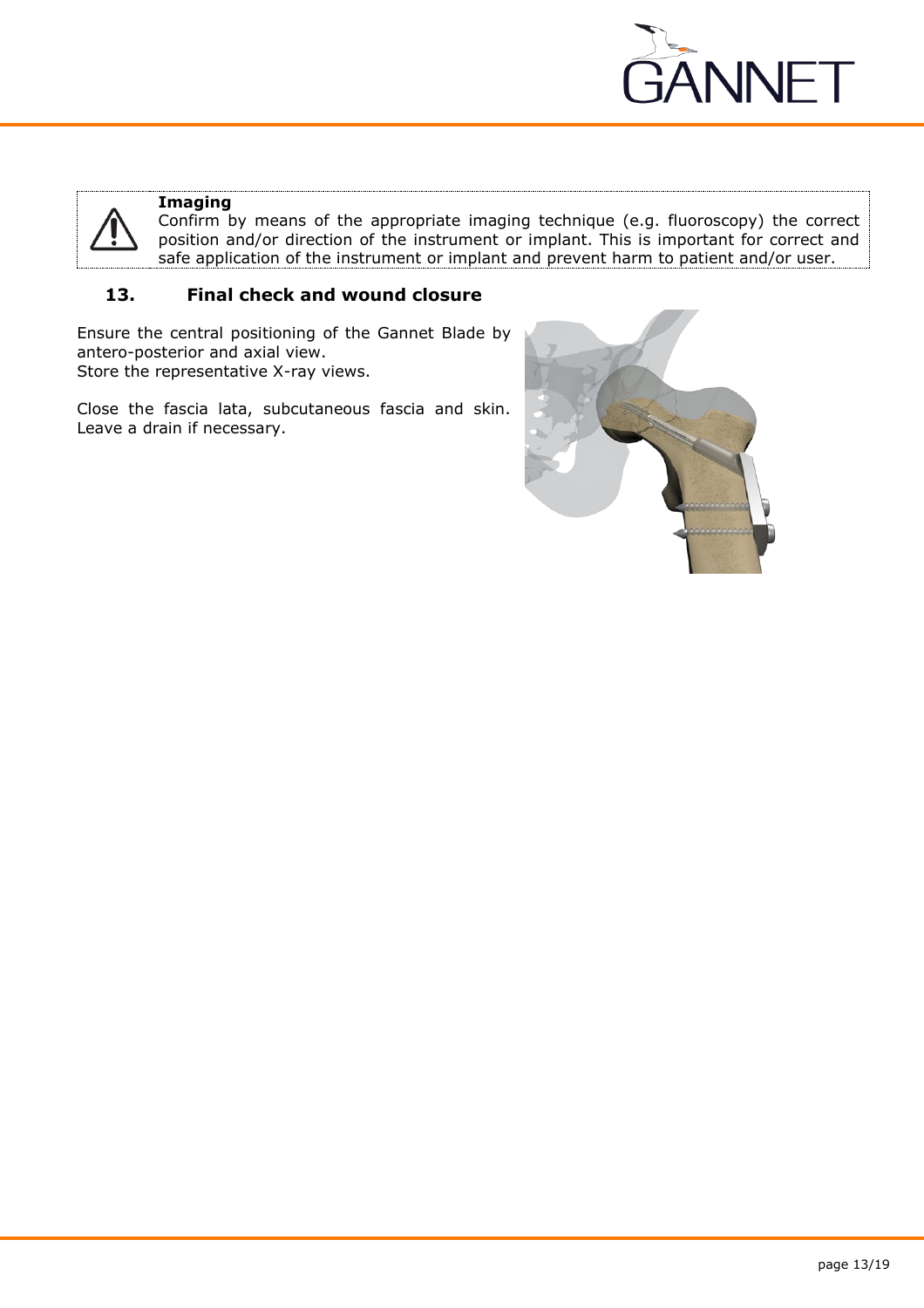

## <span id="page-13-0"></span>**Gannet Implant removal**

#### <span id="page-13-1"></span>**Procedure overview**

- 1. Approach Make a  $\pm 8$  cm lateral skin incision.
- 2. Retract the two Impaction Anchors using the Gannet Screw and Anchor Driver.
- 3. Remove the two Gannet Self-Tapping Cortical Screws using the Gannet Screw and Anchor Driver.
- 4. Extract the Gannet Blade together with the mounted Plate by means of the Extractor mounted on the Blade.
- 5. Close the wound in three layers.

## <span id="page-13-2"></span>**1. Approach**

A lateral skin incision of  $\pm 8$  cm is made downwards from the lower end of the greater trochanter. The subcutis and the fascia lata are split in line with the skin incision. The vastus lateralis muscle is split longitudinally at its posterior border, and reflected upwards. Remove the tissue from the end of the Plate.

## <span id="page-13-3"></span>**2. Retraction of Impaction Anchors**



Using the Gannet Screw and Anchor Driver retract the Impaction Anchors. Retraction may be checked by image intensifier to ensure that the Impaction Anchors are fully retracted.

## <span id="page-13-4"></span>**3. Removal of Gannet Self-Tapping Cortical Screws**

Remove the Gannet Self-Tapping Cortical Screws with the Gannet Screw and Anchor Driver. Free the Plate from overgrowing tissue/bone.



## <span id="page-13-5"></span>**4. Extraction of Gannet Blade and plate**



Place the Gannet Extractor on the Gannet Blade, facilitated by the Guide Tip of the Gannet Extractor. Screw the Gannet Extractor onto the Gannet Blade by turning it clockwise. Please, do not over tighten!

Remove the Gannet Blade and mounted Plate by using the sliding handle of the Gannet Extractor to tap the Gannet Implant out of the femoral neck.

## <span id="page-13-6"></span>**5. Final check and wound closure**

Wound closure in three layers.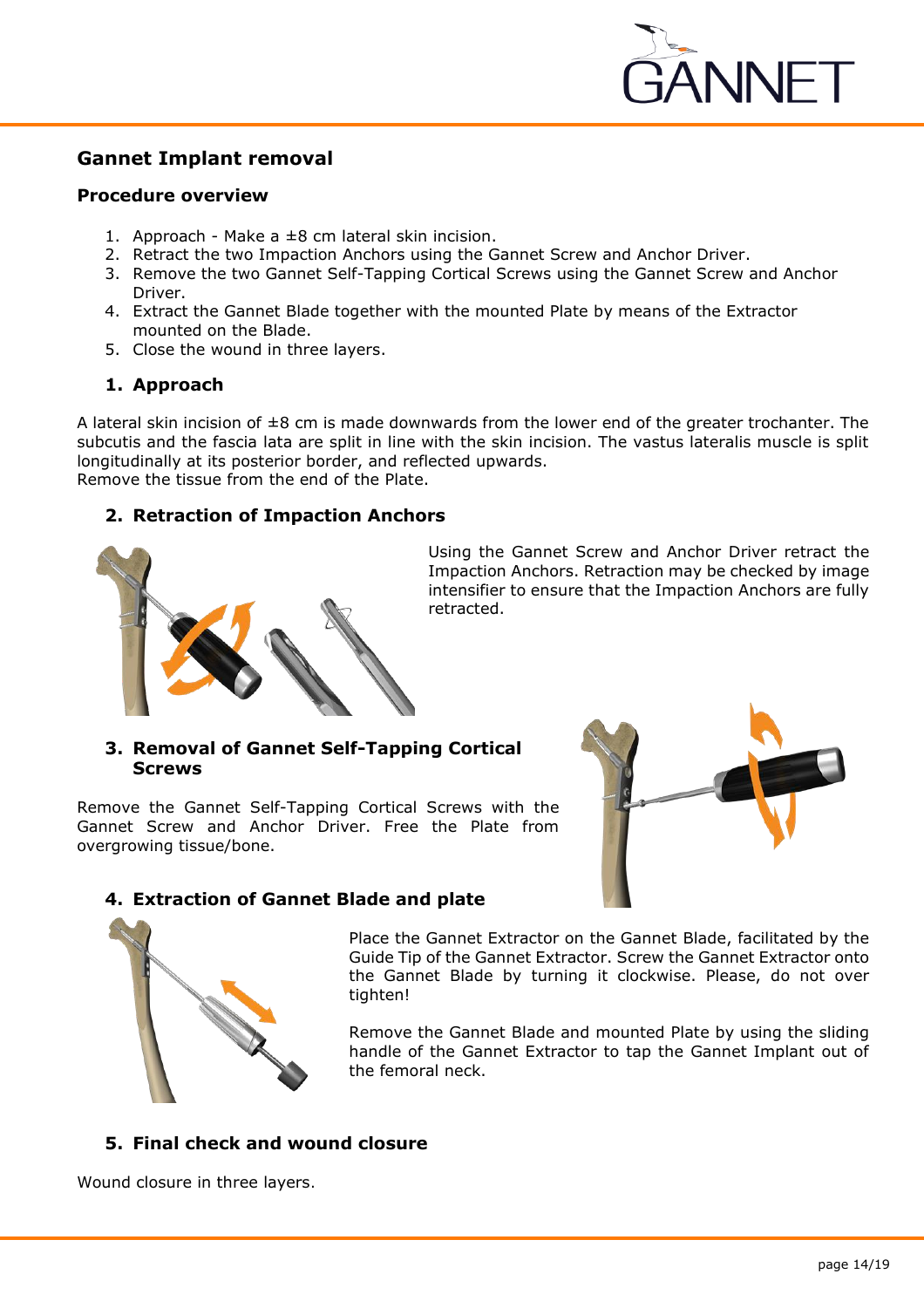

## <span id="page-14-0"></span>**References**

W.H. Roerdink, A.M.M. Aalsma, G. Nijenbanning, A.D.P. van Walsum The Dynamic Locking Blade Plate, a new implant for intracapsular hip fractures: Biomechanical comparison with the sliding hip screw and Twin Hook Injury, Int. J. Care Injured 40 (2009) 283-287

W.H. Roerdink, A.M.M. Aalsma, G. Nijenbanning, A.D.P. van Walsum Initial promising results of the dynamic locking blade plate, a new implant for the fixation of intracapsular hip fractures: results of a pilot study Arch Orthop Trauma Surg published online 21 October 2010

W.H. Roerdink The Dynamic Locking Blade Plate; innovation in the treatment of femoral neck fractures Thesis, University of Utrecht 17-05-2011 ISBN: 978-94-6108-152-0

A. D. P. van Walsum · J. Vroemen · H. M. J. Janzing · T. Winkelhorst · J. Kalsbeek · W. H. Roerdink Low failure rate by means of DLBP fixation of undisplaced femoral neck fractures European Journal for Orthopaedics and Trauma, April 2016

J. H. Kalsbeek, A. D. P. van Walsum, J. Vroemen, H. M. J. Janzing, T. Winkelhorst, B. P. Bertelink, W. H. Roerdink. Displaced femoral neck fractures in patients 60 years of age or younger; results of internal fixation with the Dynamic Locking Blade Plate The Bone and Joint Journal, april 2018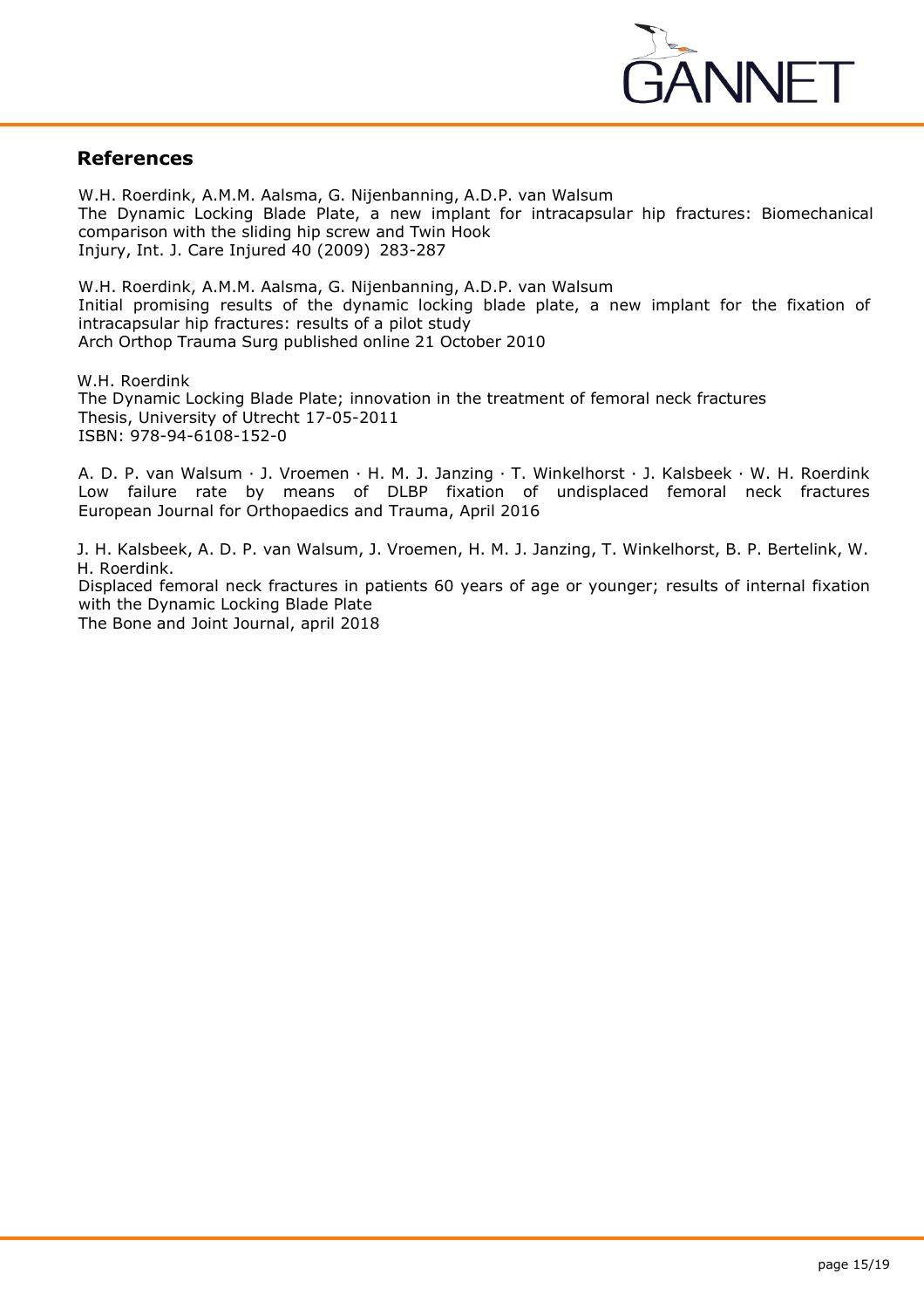

## <span id="page-15-0"></span>**Ordering Information**

<span id="page-15-1"></span>Gannet Implants and Gannet Instruments can be ordered via your Gannet distributor. Please refer to the Ordering Catalogue below.

## **Catalogue**

#### <span id="page-15-2"></span>**Gannet Blade**

*Part number Description*

2019.GA.085S GANNET Blade 85mm 2019.GA.090S GANNET Blade 90mm 2019.GA.095S GANNET Blade 95mm 2019.GA.100S GANNET Blade 100mm 2019.GA.105S GANNET Blade 105mm 2019.GA.110S GANNET Blade 110mm 2019.GA.115S GANNET Blade 115mm GANNET Blade 120mm



## **Plate**

*Part number Description*

2019.GP.135S GANNET 135° 2-hole Plate 2019.TP.135S GANNET 135° 3-hole Plate



<span id="page-15-3"></span>**Gannet Self-Tapping Cortical Screws**

| Part number  |
|--------------|
| 2019.SC.034S |
| 2019.SC.036S |
| 2019.SC.038S |
| 2019.SC.040S |
| 2019.SC.042S |
| 2019.SC.044S |
| 2019.SC.046S |
| 2019.SC.048S |

*Part number Description*

GANNET Self-Tapping Cortical Screw 4.5x34mm 2019.SC.036S GANNET Self-Tapping Cortical Screw 4.5x36mm 2019.SC.038S GANNET Self-Tapping Cortical Screw 4.5x38mm GANNET Self-Tapping Cortical Screw 4.5x40mm 2019.SC.042S GANNET Self-Tapping Cortical Screw 4.5x42mm 2019.SC.044S GANNET Self-Tapping Cortical Screw 4.5x44mm GANNET Self-Tapping Cortical Screw 4.5x46mm GANNET Self-Tapping Cortical Screw 4.5x48mm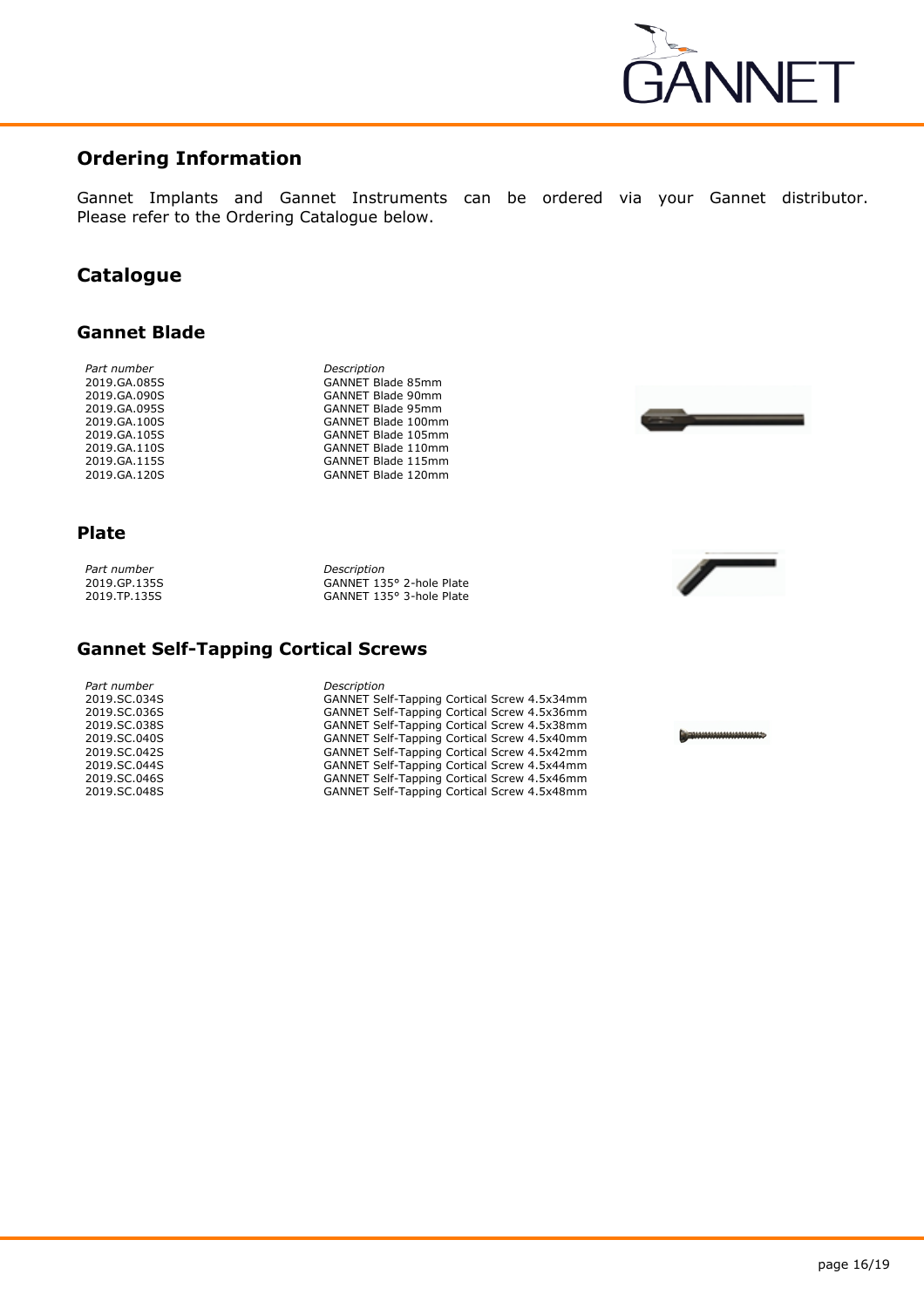

## <span id="page-16-0"></span>**Gannet Instruments**

| Part number | Description                             |  |
|-------------|-----------------------------------------|--|
| 2019.GI.INT | <b>GANNET Introducer</b>                |  |
| 2019.GI.SAD | <b>GANNET Screw and Anchor Driver</b>   |  |
| 2019.GI.EXT | <b>GANNET Extractor</b>                 |  |
| 2019.GI.AID | <b>GANNET Aiming Device</b>             |  |
| 2019.GI.SDR | <b>GANNET Stepped Drill</b>             |  |
| 2019.GI.MEG | <b>GANNET Measuring Gauge</b>           |  |
| 2019.GI.GPI | GANNET Guide Pin (Ø3x310mm)             |  |
| 2019.GI.DRI | GANNET Drill, 3.2mm                     |  |
| 2019.GI.DEG | <b>GANNET Depth Gauge</b>               |  |
| 2019.GI.DRG | GANNET Drill Guide (Drill, 3.2mm)       |  |
| 2019.GI.SDI | <b>GANNET Screw Driver Insert 3.5mm</b> |  |
| 2019.GI.IMC | <b>GANNET Impactor</b>                  |  |
| 2019.GI.IMT | <b>GANNET Impactor Tip</b>              |  |
| 2019.GI.TRY | <b>GANNET Tray</b>                      |  |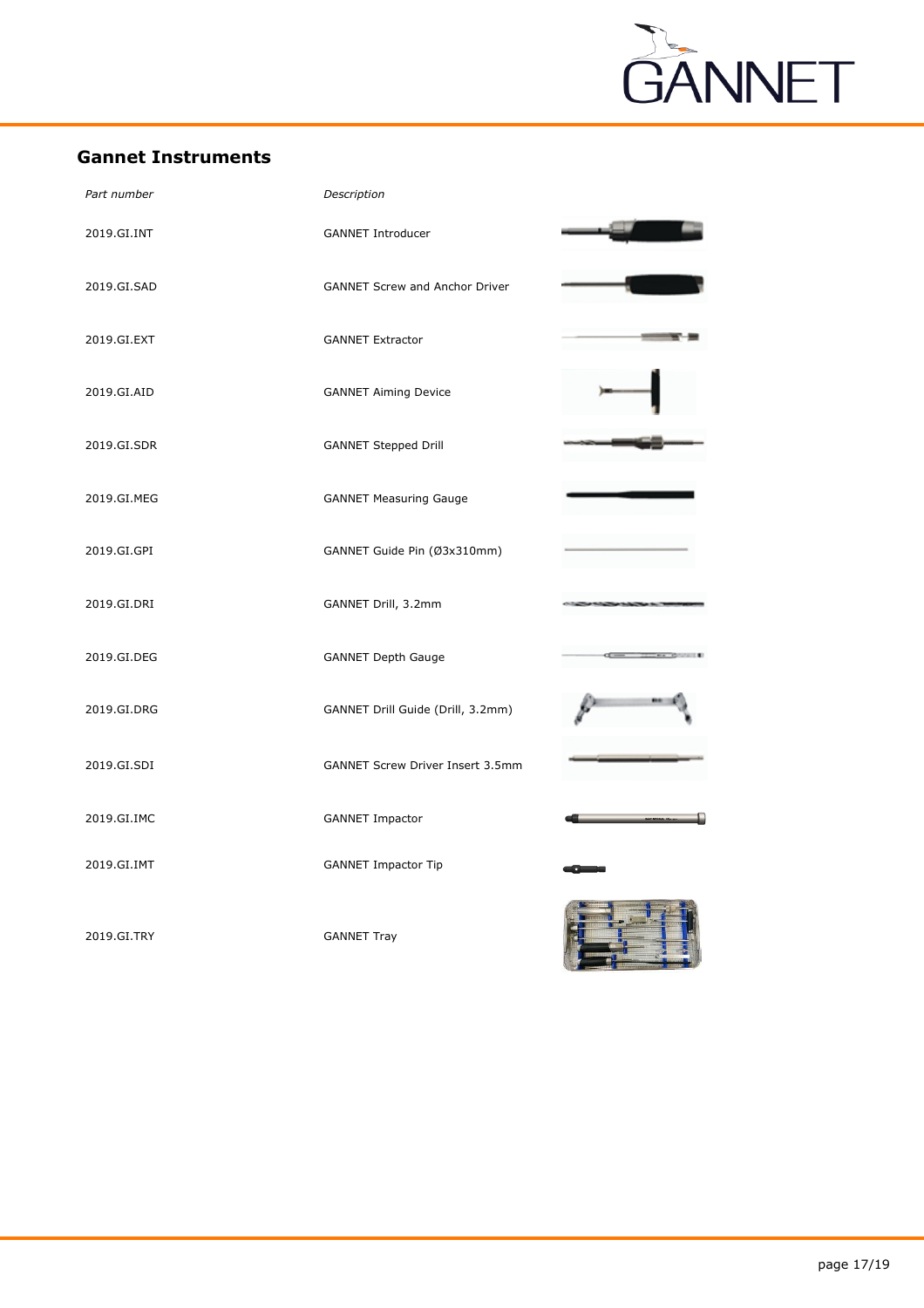

## **Notes**

|  | -                        |
|--|--------------------------|
|  | $\overline{\phantom{0}}$ |
|  |                          |
|  |                          |
|  |                          |
|  |                          |
|  |                          |
|  |                          |